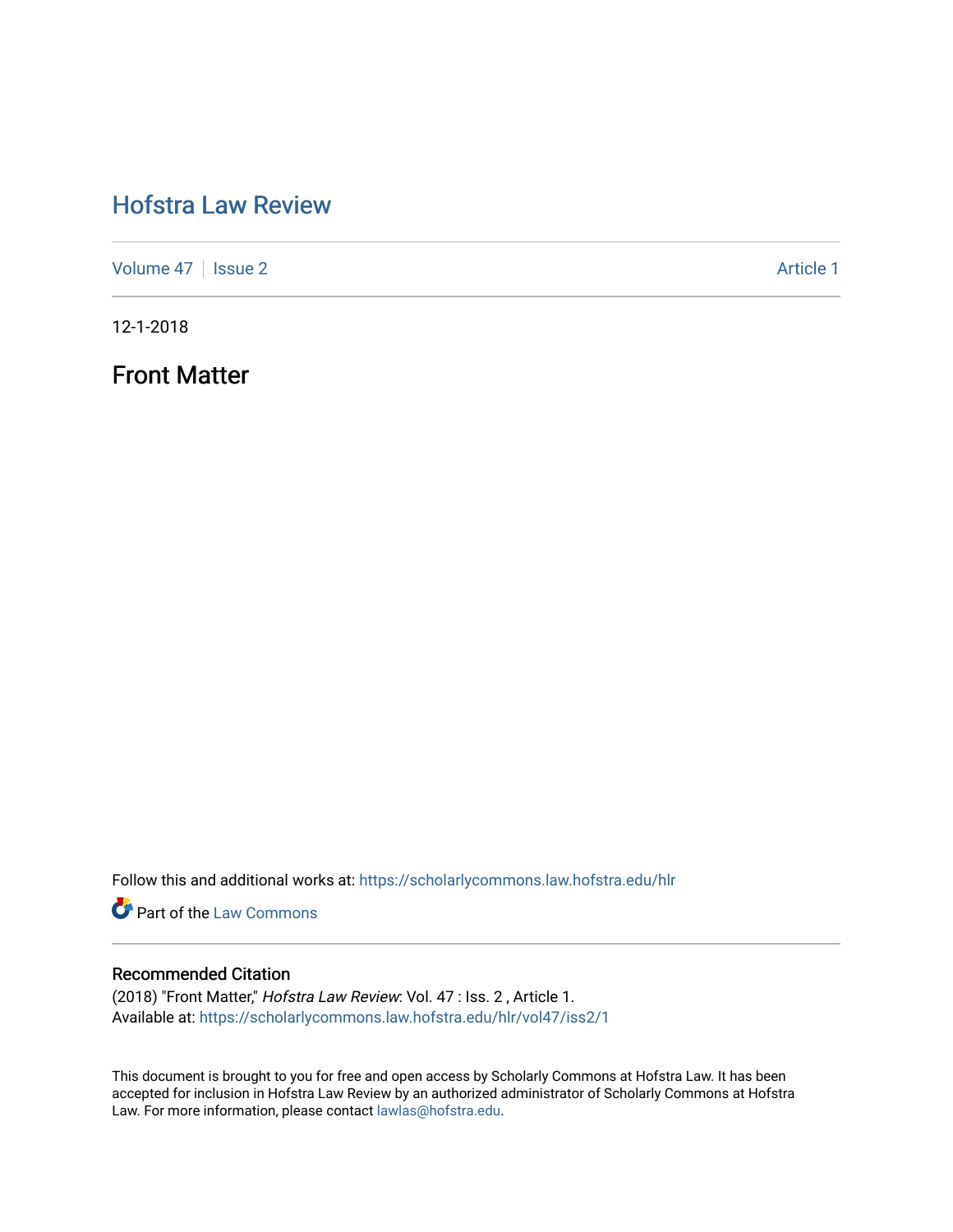# HOFSTPA **lAW** REVIEW

Í,

Volume 47, No. 2 Winter **2018**

HEMPSTEAD, NEW YORK 11549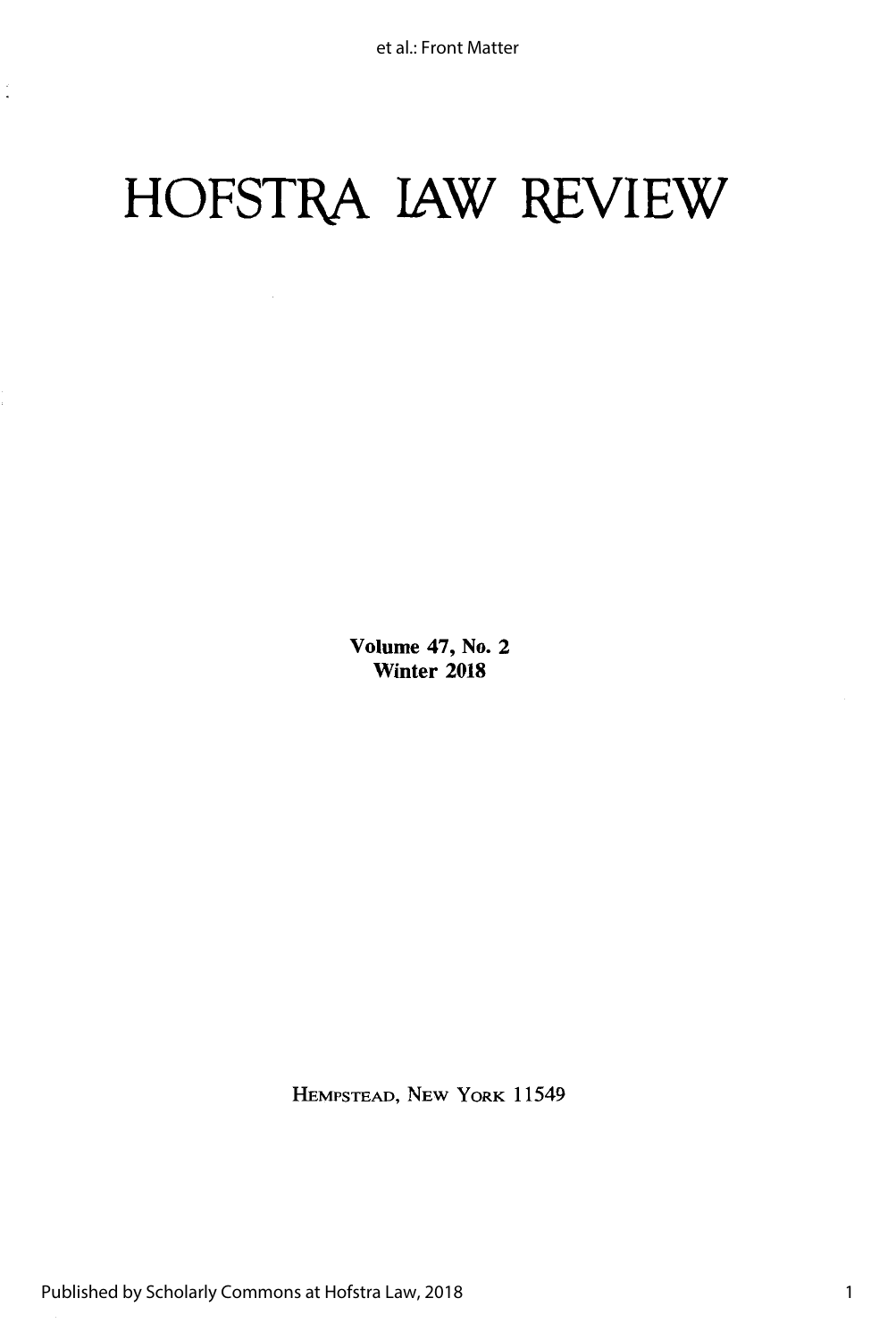The *Law Review* is pleased to consider unsolicited manuscripts for publication. All manuscripts should conform to *The Bluebook: A Uniform System of Citation,* 20th Edition. Manuscripts should be addressed to: Managing Editor of Articles, *Hofstra Law Review,* Maurice A. Deane School of Law at Hofstra University, 121 Hofstra University, Hempstead, New York 11549. Unsolicited manuscripts will not be returned except upon specific request at time of submission.

*The Hofstra Law Review* (ISSN 0091-4029) is published quarterly by the Hofstra Law Review Association. Maurice A. Deane School of Law at Hofstra University, 121 Hofstra University, Hempstead, NY 11549. Periodicals postage is paid at Hempstead, NY, and additional mailing offices. The current subscription rate is thirty-five dollars per volume. Postmaster: Send address changes to *Hofstra Law Review,* Maurice A. Deane School of Law at Hofstra University, 121 Hofstra University, Hempstead, New York 11549.

Individual issues are available from William S. Hein & Co., Inc., 2350 North Forest Road, Getzville, NY 14068, (800) 828-7571. Orders may also be placed by fax, (716) 883-8100, or by e-mail: order@wshein.com. Subscription renewals will be automatic unless notice to the contrary is received. All communications should be addressed to Business Editor, *Hofstra Law Review,* Maurice A. Deane School of Law at Hofstra University, 121 Hofstra University, Hempstead, New York 11549.

*©* 2018 by the Hofstra Law Review Association.

ī.

Ļ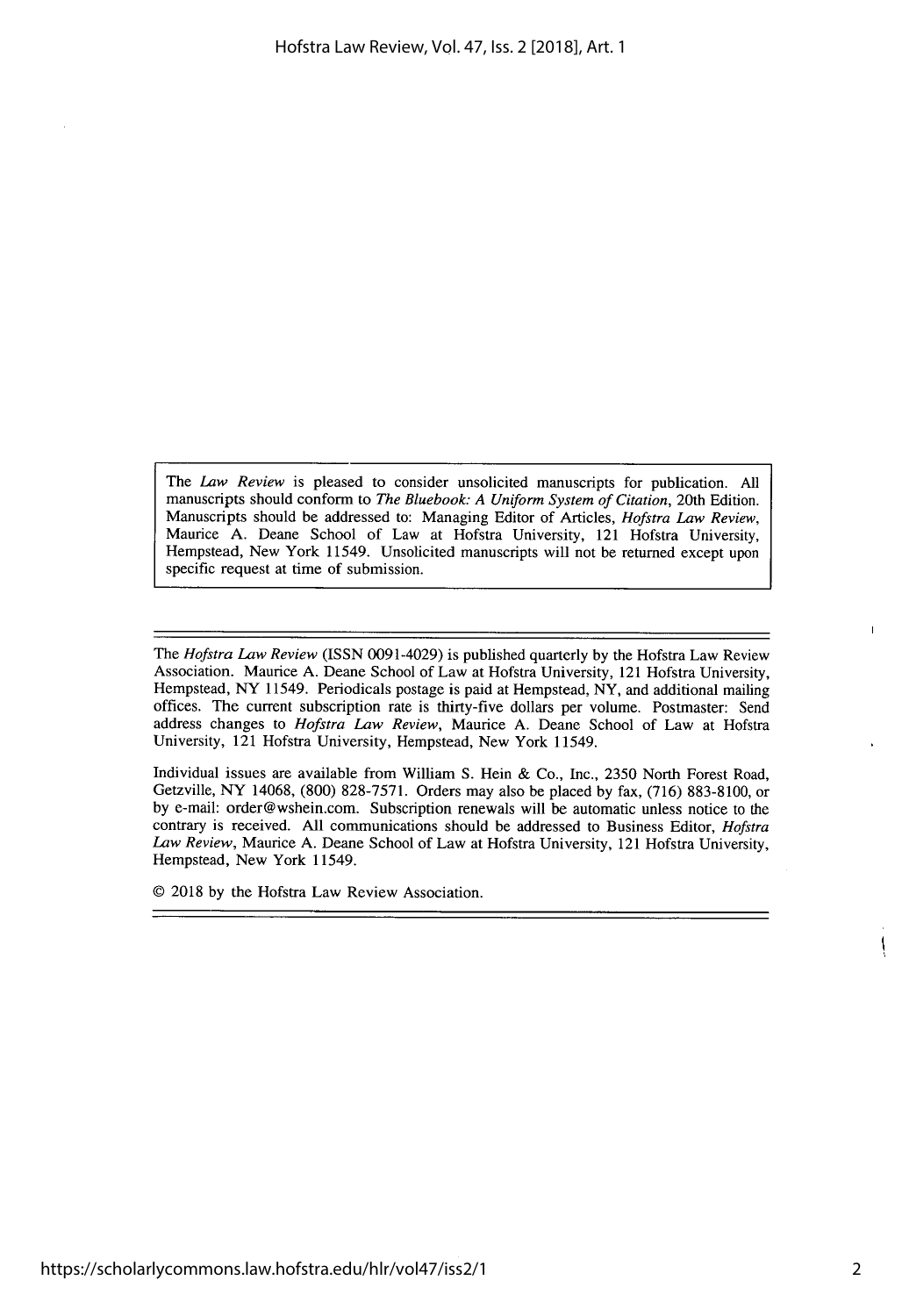# HOFSTPA **lAW** REVIEW

Volume 47, No. 2 Winter **2018**

*Editor-in-Chief* **HUNTER BLAIN**

*Managing Editor of Articles* YAROSLAV MANKEVYCH

*Senior Articles Editor* SHAYLN Y. FRENCH

*Articles Editors* **BRENDAN CATALANO** ALEXANDRA M. **DAVIDSON** MATTHEW B. **NEVOLA**

*Business Editor* JOHN ZEPKA

COOPER BINSKY BRErr COOPER

ANTHONY CASTELLANO JR. BRIANA ENCK MERISA HARTUNG KEVIN HoYoS WILLIAM H. KRAUSE VI

ALEXANDER ANDREWS ANDREW BORRUSO BRITTANY A. CANGELOSI **SHANNON CARBOCCI** ZACHARY CRANE AMY M. **ELSAYED** CASSANDRA MIA FICANO TESS **C.** GAVIN GIANNA GULLI MICHAEL J. GUZOWSKI **TED HILLEBRAND** GABRIELLA MARGAUX-PÉREZ KLEIN EMILY M. KNIGHT

*Senior Research Editor* DANIELLE L. LEAVY

*Research Editors* **JENNA** DYSART ZACHARY SIDER

*Senior Associate Editors* **JEAN** DENISE KREBS

> *Associate Editors* CODY LEHRER NiRUPA PERSAUD JESSICA RAPP LUCAS ROCK

*Staff* KIERAN **LANG** KARIN D. LEMON **EVAN** LI BRENDAN LoPuzzo BRENDAN R. MAHON REBECCA L. MARKS SARAH H. MOLLER **KENNY** MOY MADELYN A. NiCOLINI MICHELLE **PAGE** NINA **J.** PATEL KYAN R. PEFFER

*Senior*

*Managing Editor of Staff* KAYLEY B. SULLIVAN

> *Notes Editor* VERONICA PAREJA

*Notes Editors* CHRISTOPHER M. ABIuso MATTHEW MURRAY REBECCA L. STEIN

> *Alumni Affairs Editor* BENJAMIN **G. DANIELI**

ANDREW T. LIDOWSKY ELIZABETH RIZZO

JACLYN M. RUGGIRELLO OZDEN SAMUR-LABRUNA NICHOLAS L. TELANO ERIK **J.** ZAKARIN CHRISTOPHER ZITZ

**JP** RAYNAL LUKE E. RECORD JEFFREY ROSENHECK **SABRINA** J. SALAMA **AARON J. SHUBERT** JULIANA R. SPANO JAMES P. STEVENS CHARLES L. **SUrER** JOSEPH A. TAGLIENTI MATTHEW J. TRUDEAU LINDSAY **A. WASSERMAN** KRYSTA WOODCOCK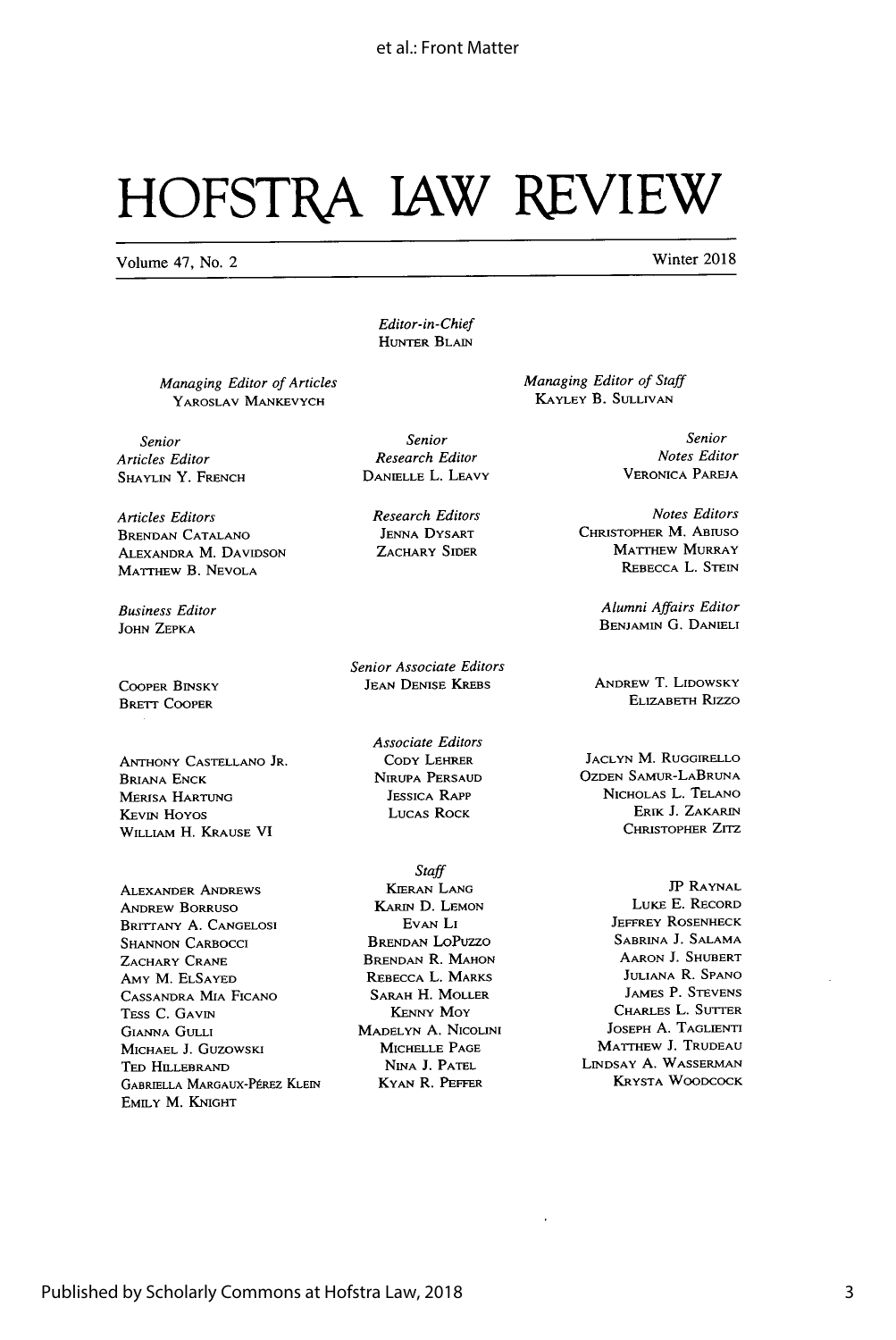## **MAURICE A. DEANE SCHOOL OF LAW HOFSTRA UNIVERSITY**

#### ADMINISTRATIVE OFFICERS

Judge A. Gail Prudenti, B.A., LL.B., *Dean and Executive Director of the Center for Children, Families and the Law*

Julian Ku, B.A., J.D., *Senior Associate Dean for Academic Affairs, Faculty Director of International Programs, and Maurice A. Deane Distinguished Professor of Constitutional Law*

Tobie-Lynn Accardi, B.F.A., *Senior Creative Director*

Hazel Amadias, B.S., M.B.A., *Assistant Director of Financial Aid*

Joseph Amandola, B.S., *Director of Facilities*

Roni Amit, B.A., M.A., Ph.D., J.D., *Clinical Fellow, Deportation Defense Clinic*

- Adonza S. Anderson, *Senior Director of Enrollment Management*
- Yvonne V. Atkinson, B.S., M.S., *Office Manager/Paralegal, Law School Clinical Program*

Andrew E. Berman, B.A., M.B.A., *Assistant Dean for Communications*

Lisa Berman, B.A., *Associate Dean for External Relations*

Judith N. Black, B.S., *Senior Director of Event Management and CLE Director*

Donna Brower, B.S., M.S., *Director of Development*

Amy Brown, B.A., J.D., *Special Projects Coordinator*

Cara Caporale, B.A., J.D., *Visiting Assistant Professor of Academic Success and Assistant Director of Academic Support*

Christopher Caruso, B.A., J.D., *Senior Associate Dean for Career Services, Compliance, and Strategic Initiatives*

Wendy Chaite, B.S., J.D., *Director of Career and Professional Development*

Janet Dolgin, B.A., M.A., Ph.D., J.D., *Jack and Freda Dicker Distinguished Professor of Health Care Law; Professor of Science Education, Hofstra Norhwell School of Medicine; Co-director, Hofstra Bioethics Center; and Director, Gitenstein Institute for Health Law and Policy*

Lissette Eusebio, B.S., J.D., *Clinical Fellow, Deportation Defense Clinic*

- Deborah Grattan, B.A., *Monroe H. Freedman Institute for the Study of Legal Ethics Coordinator*
- Robert Harrison, B.A., J.D., *Associate Dean for Enrollment Management*

Charles Hill, B.A., J.D., *Director of Career and Professional Development*

- Vernadette Home, B.A., J.D., *Senior Director of Career and Professional Development and Diversity Initiatives*
- Heather Johnson, B.A., M.A., *Assistant Director of International Programs and Student Affairs Coordinator*

Brian T. Kaspar, B.S., M.B.A., *Associate Dean for Academic Records and Registrar*

Patricia A. Kasting, B.A., J.D., M.L.S., *Reference Librarian*

- Melissa Kessler, B.A., M.A., *Associate Director of the Gitenstein Institute for Health Law and Policy, and Coordinator of Hofstra Bioethics Center*
- Laura Lanzillotta, *Director of Administrative Services*

Ryan Larson, B.A., J.D., *Associate Director of Enrollment Management*

Nicole Lefton, B.A., J.D., *Director of Academic Support and Bar Exam Preparation and Assistant Professor of Academic Support and Bar Preparation*

Allyson Taylor Schwartz Lehrer, B.A., M.A., *Director of Alumni Relations and Annual Giving*

Rou-Chia P. Lin, B.A., M.L.S., *Access and Collection Services Librarian*

Michele LoFaso B.A., J.D., *Senior Director of Student Affairs*

C. Benjie Louis, B.A., J.D., *Visiting Professor of Academic Support and Bar Preparation Program* Maricia McCoy, *Counselor/Recruiter for Enrollment*

Megan Meighan, B. S., J.D., *Associate Director of Enrollment Management*

Shazam Mohammed, B.A., M.B.A., *Assistant Director of Information Technology Services*

Lisa Monticciolo, B.A., J.D., *Dean of Students and Diversity and Inclusion Officer*

Jacob Nunnally, B.A., M.A., M.L.S., *Assistant Director of Access and Collection Services*

Lisa Petrocelli, B.A., J.D., *Managing Attorney and Project Director*

Bonita Ricks, A.A.S., *Executive Assistant to the Dean*

Mary T. Ruggilo, B.A., J.D., *Senior Associate Dean for Finance*

Franca Sachs, B.A., J.D., *Assistant Dean for Experiential Programs*

- Isaac Samuels, B.A., J.D., M.L.S., *Reference Librarian*
- Courtney Selby, B.A., J.D., *M.L.I.S.,Associate Dean for Information Services, Director of the Law Library and Associate Professor of* LawKenneth J. Selvester, B.A., M.A., Associate Director of Communications

Anthony Serrano, B.S., J.D., *Executive Director and Senior Attorney for the Hofstra Law-Northwell Medical Legal Partnership*

Kevin Shelton, B.A., M.A., J.D., M.S.L.I.S., *Reference and Government Documents Librarian*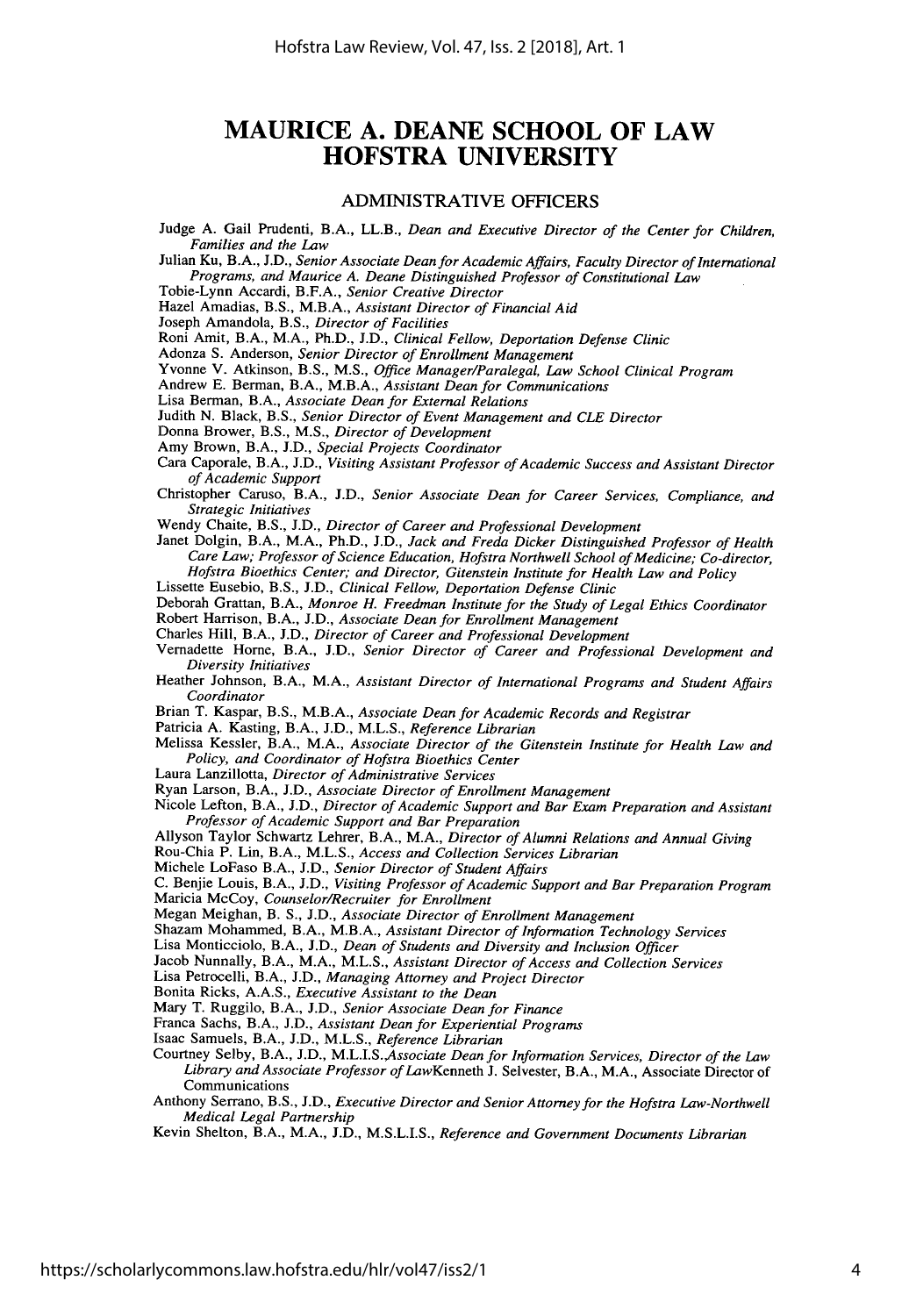#### et al.: Front Matter

Jackson Sneulings, B.A., M.P.S., *Director of Information Technology Services* Lisa A. Spar, B.A., J.D., M.S., *Assistant Director for Reference and Instructional Services*

Regina Stuart, B.A., J.D., *Director of Public Service Career Planning*

- Daphne Telfeyan, B.A., J.D., *Assistant Dean for Career Development and Employer Relations* John Tsiforas, B.A., J.D., *Director of Distance Education, Director of Analytics and Program Evaluation, and Visiting Assistant Professor of Academic Success*
- Michael G. Wagner, B.S., *Senior Webmaster Developer*
- Ka Fei Wong, B.A., J.D., *Attorney-in-Charge, Pro Se Clinic*
- Ellen Yaroshefsky, B.A., J.D., *Howard Lichtenstein Distinguished Professor of Legal Ethics, Executive Director of the Monroe H. Freedman Institute for the Study of Legal Ethics*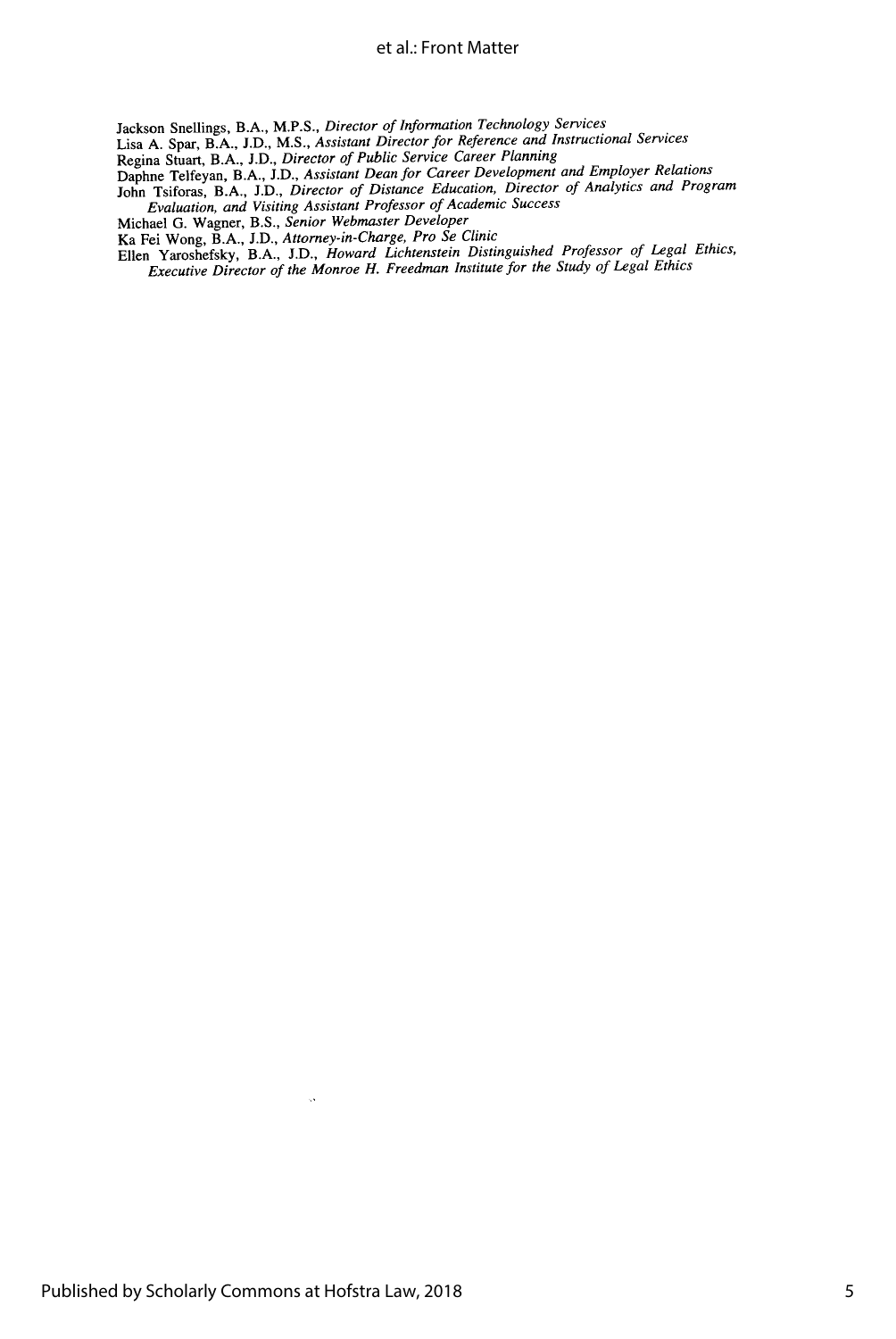#### FACULTY

- Miriam Albert, B.A., J.D., M.B.A., LL.M., *Professor of Skills and Faculty Advisor for the J.DJ M.B.A. Program*
- Barbara S. Barron, B.A., M.A., J.D., *Professor of Skills, Director of the Trial Techniques Program,*
- *Director of Student Advocacy Programs, and Faculty Advisor to Moot Court Board* Robert A. Baruch Bush, B.A., J.D., *Harry H. Rains Distinguished Professor of Arbitration and Alternative Dispute Settlement Law*
- Victoria Brown-Douglas, B.S., J.D., *Visiting Assistant Professor of Law*
- Alafair S. Burke, B.A., J.D., *Professor of Law*
- Allison Caffarone, B.A., J.D., *Assistant Professor of Legal Writing*
- Julianna Campagna, B.A., M.A., J.D., LL.M., *Professor of Legal Writing and Assistant Faculty Director of International Programs*
- Robin Charlow, A.B., J.D., *Professor of Law*

J. Scott Colesanti, B.A., J.D., LL.M., *Professor of Legal Writing*

- Ronald J. Colombo, B.S., J.D., *Professor of Law, Associate Dean for Distance Education, and Hofstra Research Scholar*
- Janet L. Dolgin, B.A., M.A., Ph.D., J.D., *Jack and Freda Dicker Distinguished Professor of Health Care Law; Professor of Science Education, Hofstra Northwell School of Medicine; Co-director, Hofstra Bioethics Center; and Director, Gitenstein Institute for Health Law and Policy*

Karen Fernbach, B.A., J.D., *Visiting Assistant Professor of Law*

- Judge Fern Fisher, B.A., J.D., *Visiting Associate Professor of Law*
- Brenner Fissell, B.A., M.Phil., J.D., *Associate Professor of Law*
- Akilah N. Folami, B.A., J.D., *Professor of Law*
- Maryam Franzella, B.A., J.D., *Visiting Assistant Professor of Legal Writing*
- Eric M. Freedman, B.A., J.D., M.A., *Siggi B. Wilzig Distinguished Professor of Constitutional Rights and John DeWitt Gregory Research Scholar*
- Leon Friedman, A.B., LL.B., *Joseph Kushner Distinguished Professor of Civil Liberties Law*
- Linda Galler, B.A., J.D., LL.M., *Max Schmertz Distinguished Professor of Law*
- Mitchell Gans, B.B.A., J.D., *Rivkin Radler Distinguished Professor of Law*
- Daniel J. H. Greenwood, A.B., J.D., *Professor of Law*
- John DeWitt Gregory, B.A., J.D., *Distinguished Professor Emeritus of Law*
- Jennifer A. Gundlach, B.A., J.D., *Stephen and Emily Mendel Distinguished Professor of Access to Justice and Clinical Professor of Law*
- Michael Haber, B.A., M.A., J.D., *Associate Clinical Professor of Law and Attorney-in-Charge, Community and Economic Development Clinic*
- James Edward Hickey, Jr., B.S., J.D., Ph.D., *Professor of Law*
- Bernard E. Jacob, B.A., J.D., Ph.D., *Distinguished Professor Emeritus of Law*
- Susan H. Joffe, B.A., M.A., J.D., *Professor of Legal Writing*
- 
- Fred Klein, B.A., J.D., *Visiting Assistant Professor of Law* Stefan Krieger, B.A., J.D., *Richard J. Cardali Distinguished Professor of Trial Advocacy, Director of the Center for Legal Reasoning, and Director Emeritus of Hofstra Clinical Programs*
- Julian Ku, B.A., J.D., *Senior Associate Dean for Academic Affairs, Faculty Director of International Programs, Maurice A. Deane Distinguished Professor of Constitutional Law*
- Eric Lane, B.A., M.A., J.D., LL.M., *Eric J. Schmertz Distinguished Professor of Public Law and Public Service*
- Nicole Lefton, B.A., J.D., *Director of Academic Support and Bar Preparation and Assistant Professor of Academic Support and Bar Preparation*
- Theo Liebmann, B.A., J.D., *Clinical Professor of Law and Director of Clinical Programs*
- Claude (Benjie) Louis, B.A., J.D., *Visiting Assistant Professor of Academic Support and Bar Preparation Programs*

Malachy T. Mahon, B.A., J.D., *Founding Dean Emeritus*

Irina D. Manta, B.A., J.D., *Professor of Law and Director of the Center for Intellectual Property Law, Research Fellow, and Associate Dean for Research and Faculty Development* Kevin McElroy, B.A., J.D., *Associate Professor of Legal Writing*

- Richard K. Neumann, Jr., B.A., Dipl., J.D., LL.M., *Alexander Bickel Distinguished Professor of Law* Elizabeth Nevins, B.A., J.D., *Associate Clinical Professor of Law and Attorney-in-Charge, Criminal Justice Clinic*
- Ashira Ostrow, B.A., J.D., *Peter S. Kalikow Distinguished Professor of Real Estate and Land Use, Executive Director of the Wilbur F. Breslin Center for Real Estate Studies, and Hofstra Research Scholar*
- Gary Port, B.A., J.D., *Visiting Assistant Professor of Law*

James Sample, B.A., J.D., *Professor of Law*

Andrew Schepard, B.A., M.A., J.D., *Sidney and Walter Siben Distinguished Professor of Family Law and Director of Hofstra University Center for Children, Families, and the Law*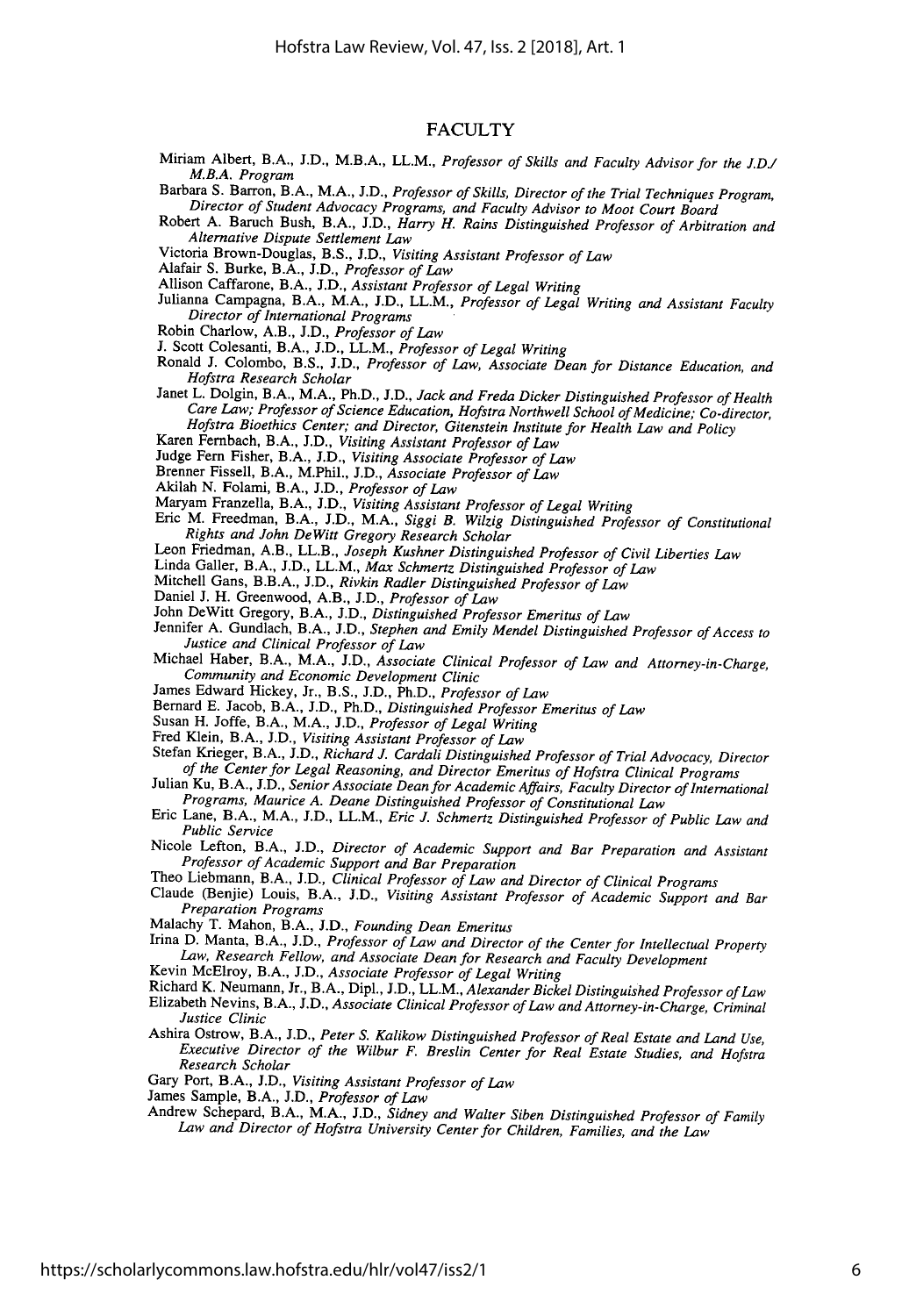- Courtney Selby, B.A., J.D., M.L.I.S., *Associate Dean for Information Services, Director of the Law Library, and Professor of Law*
- Matthew A. Shapiro, A.B., M.Phil., D.Phil., J.D., *Associate Professor of Law*
- Norman I. Silber, B.A., M.A., Ph.D., J.D., *Professor of Law*
- Ronald H. Silverman, B.A., J.D., *Distinguished Professor Emeritus of Law*
- Roy D. Simon, B.A., J.D., *Distinguished Professor Emeritus of Law*
- Barbara Stark, B.A., J.D., LL.M., *Professor of Law and Hofstra Research Scholar*
- Amy R. Stein, B.A., J.D., *Professor of Legal Writing, Assistant Dean for Legal Writing and Adjunct Instruction*
- Emily Stoltzenberg, A.B., M.Phil., J.D., *Visiting Assistant Professor of Law and Center for Children, Families and the Law Research Fellow*
- Blair Thompson, B.A., J.D., *Visiting Clinical Professor of Law for the Robert W. Entenmann Veterans Law Clinic*
- Emily Torstveit-Ngara, B.A., J.D., LL.M., *Visiting Associate Professor of Law*
- John Tsiforas, B.A., J.D., *Director of Distance Education, Director of Analytics and Program Evaluation, and Visiting Assistant Professor of Academic Success*
- Vern R. Walker, B.A., M.A., Ph.D., J.D., *Distinguished Professor Emeritus of Law and Director of the Research Laboratory for Law, Logic and Technology*
- Lauris Wren, B.A., J.D., *Clinical Professor of Law and Director for the LGBT Fellowship*
- Ellen Yaroshefsky, B.A., J.D., *Howard Lichtenstein Distinguished Professor of Legal Ethics and Executive Director of the Monroe H. Freedman Institute for the Study of Legal Ethics*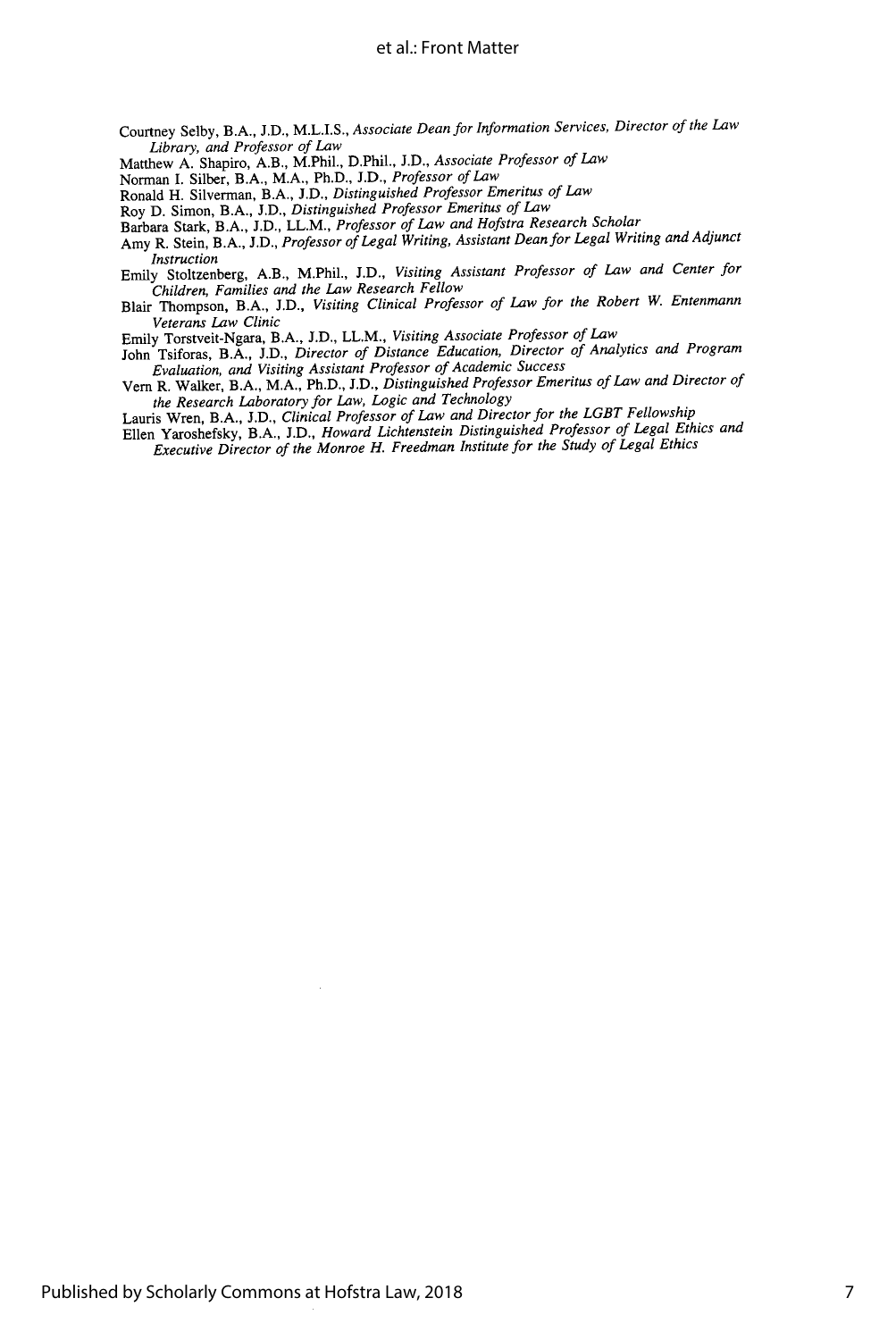Hofstra Law Review, Vol. 47, Iss. 2 [2018], Art. 1

 $\hat{\boldsymbol{\beta}}$ 

 $\bar{z}$ 

J,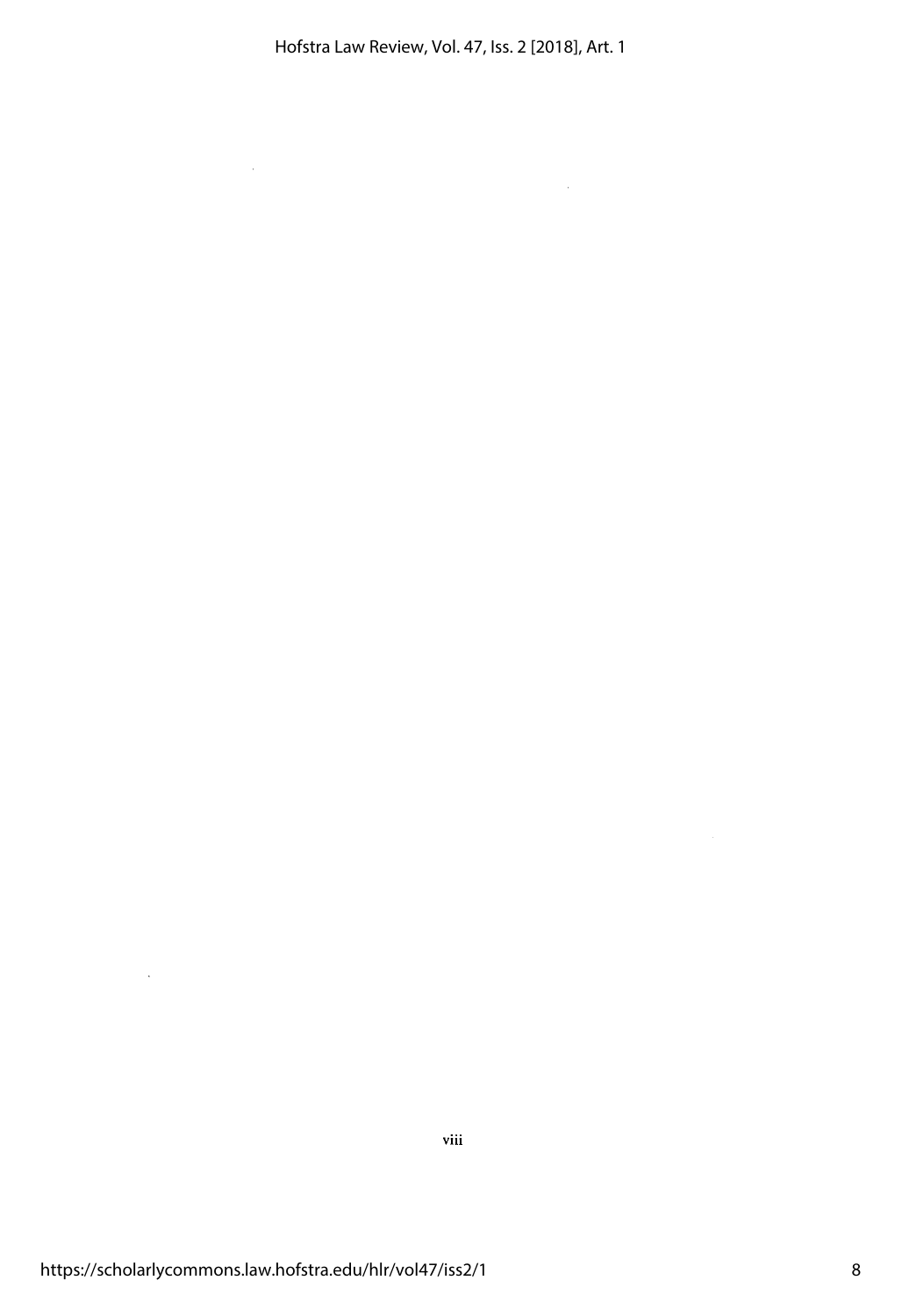# HOFSTRA **lAW** REVIEW

Volume 47, No. 2 Winter **2018**

### **CONTENTS**

#### ARTICLES

| BETWEEN THE "FACTS AND NORMS" OF POLICE<br>VIOLENCE: USING DISCOURSE MODELS TO<br><b>IMPROVE DELIBERATIONS AROUND</b><br>LAW ENFORCEMENT  Franciska Coleman | 489 |
|-------------------------------------------------------------------------------------------------------------------------------------------------------------|-----|
| THROWING THE BOOK AT IRRESPONSIBLE COACHES:<br>THE NEED FOR CONSISTENT PITCH LIMIT LAWS<br>IN AMATEUR SPORTS Sam C. Ehrlich 527<br>John T. Holden           |     |
| It's Now PERSUASION, NOT COERCION:<br>WHY CURRENT LAW ON LABOR PROTEST<br>VIOLATES TWENTY-FIRST CENTURY FIRST<br>AMENDMENT LAW  Michael J. Hayes            | 563 |
| THE IRAN NUCLEAR DEAL: THE ETHICS OF<br>NEGOTIATIONS WITH A STATE THAT ROUTINELY<br>VIOLATES ITS LEGAL OBLIGATIONS  David S. Jonas 641                      |     |
| NO LONGER PRIVATE: ON HUMAN RIGHTS AND THE<br>PUBLIC FACET OF SOCIAL NETWORK SITES  Noa Mor 651                                                             |     |
| THE PARADOX OF REGULATING LOBBYING<br>THROUGH LEGISLATION  Shirley Naveh 705                                                                                |     |
| ORIGINALISM AS FABLE (REVIEWING ERIC SEGALL,<br>ORIGINALISM AS FAITH)  D. A. Jeremy Telman 741                                                              |     |

 $\sim 10$